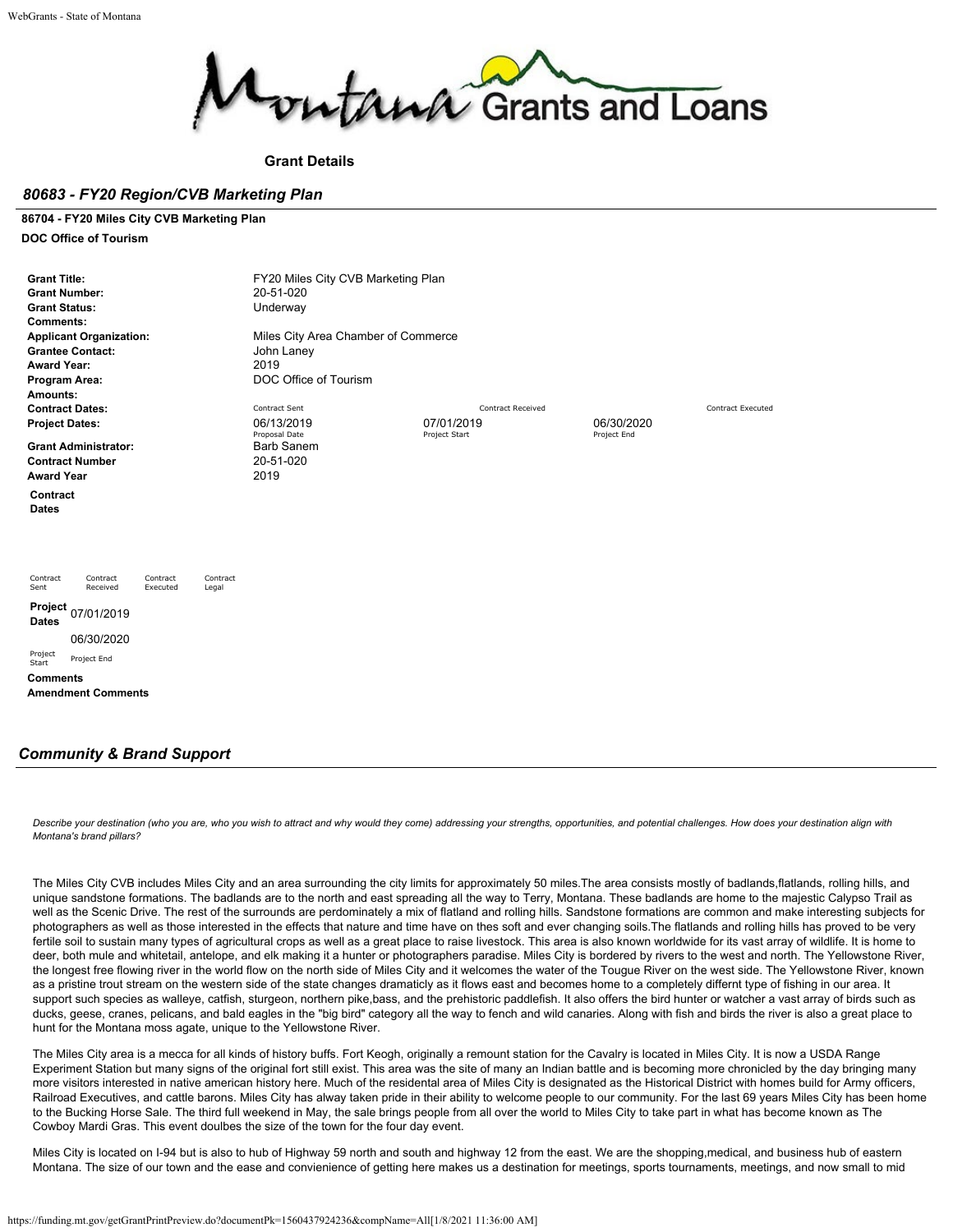#### size conferences.

Miles City offers alot of things for alot of visitors. From hunters to photographers we have wildlife, history buffs can learn about the old west, native Americans, the cavalry, the early farms and ranches of Montana, and the architecture of the 1800s. They can also find culture in the Waterwork Art Museum, as well as local theatre and music or do nothing in one of our local watering holes. We are proud of our town and the area around it, and the events we put on. That is both who we are and what we have to offer to the world and that is what we feel will come for the first time. What they find will bring them back.

Miles City is not witout chalenges as we have pointed out before. This year we have another big one looming over our heads. As mentioned in years past we have no commercial air service, and while we continue to work with fixed wing operations we have not been successful in bring one to town. This summer and next will be particularly troublesome due to the fact that MDT is changing out the interstate bridge over the broadus interchange. This is the route into town from the south. It is also the home for all of our motels so we will need to monitor this situation very closely.

Finally how do we align with Montana's brand? Miles City is a vibrant and charming small town, we are surounded by spectacular unspoiled nature, we offer breathtaking experiences daily, as well as relaxing hospitality. We just need the opportunity to show this off. By being a good steward of our bed tax funds it is our plan to capture visitors and show off what Miles City is.

#### **Describe your destination.**

We will inspire visitors with our area landscape, outdoor recreational offerings such as hunting, fishing, bird watching, and photography opportunities. We will also showcase our western history, native history, and military history. We will accomplish this through social media, radio and TV, print advertising, as well as partnering with Visit Southest Montana and MOTBD. We will keep our website fresh and colorful with current photos and banners chronicling past, present, and future events.

We will help the orientation process by offering events that showcase what we are offering to the visitor. We have a varied inventory of attractions so it is necessary to highlight all of our offerings. We will accomplish this as stated before with a combination of social media and various forms of timely advertising. With our VIC in our office we can also offer hands on word of mouth assistance.

As stated above we our the Miles City VIC offering us the ability to assist visitors on a much higher level. We are also the Miles City Area Chamber of Commerce so we have the ability to capture the visitor from a different venue. We have the ability to actually sit down and help make plans, not only for thrier time in Miles City, but for the rest of their time in Montana.

### **Optional: Include attachments here**

*a. Define your target markets (demographic, geopgraphic and psychographic).*

ITRR as well as Arrivalist defines are target market as being from Minnesota, North and South Dakota, Colorado, Washington, Idaho, Nebraska, Texas and Montana. It would suggest visitors that are driving to the two National Parks. We are seeing visitors from Idaho and Washington lately which would indicate a merging market. Due to sample size in our area from ITRR it is difficult to dial it in but Arrivalist has given us great research figures. We lean toward families searching for history and the western experience, Native American and cavalry history, and dinosaur enthusists. The fall brings hunters and fisherman of all ages, prodominately male, but that falls off as the seasons close. We have a large base of people seeking the beauty of the badlands, in all four seasons. We still see people following the Lewis and Clark Trail, usually a bit older visitor with no real time schedule, and as with most small eastern communities our sports and school events bring a great deal of traffic to Miles City.

We will target the outdoorsman, both for hunting, fishing, and photography, the western history and culture visitor, the Indian and dinosaur follower, as well as sports and community event goers. We will also look into the visitor that is looking to just relax. Our way of life is very inviting to many people.

### *b. What are your emerging markets?*

We think one of the biggest emerging markets is nature photography. With the quality of cell phone cameras more and more people are paying attention to their surrounding for the possiblity of that breathtaking shot. We live in some of the most naturally photogenic areas available to the traveler. From sandstone formations to the northern lights pictures happen day and night. Another market we are looking at is the snowmobiler. We are seeing many North Dakota and Minnesota vehicles loaded with machines headed to the Bighorn Mountains. That makes us a great overnight stop. We have also increased oue efforts to market both the Range Riders Museum and the Waterwork Art Museum with multiple funding sources to increase visitations for their events as well as their day to day visitations.

### **Optional: Include attachments here.**

*c. What research supports your target marketing?*

We can see were the biggest segments of our visitors are coming from based on ITRR data and we can see from collection reports the best and the worst of times. We can see upticks during the hunting seasons, we know that summer is obviously our biggest time of the year. Going back to our emerging markets we are seeing movement in the early fall and late spring which leads us to beleive that we are seeing the older traveler, or snowbird, but also that we are seeing people spending time before or after the summer rush. One other sign we have been watching for the last few years are the crowds at the BHS. The sale always was the week before college finals in Montana and we would see the college students having one last fling. Now college gets out before the sale and the crowds are still big and maybe growing some. We sell the advanced tickets for the BHS and learn alot about the folks that are coming and it is an older,more financially comfortable crowd. Many taking extra time to see other parts of the state while they are here. Who doesn't like the old west?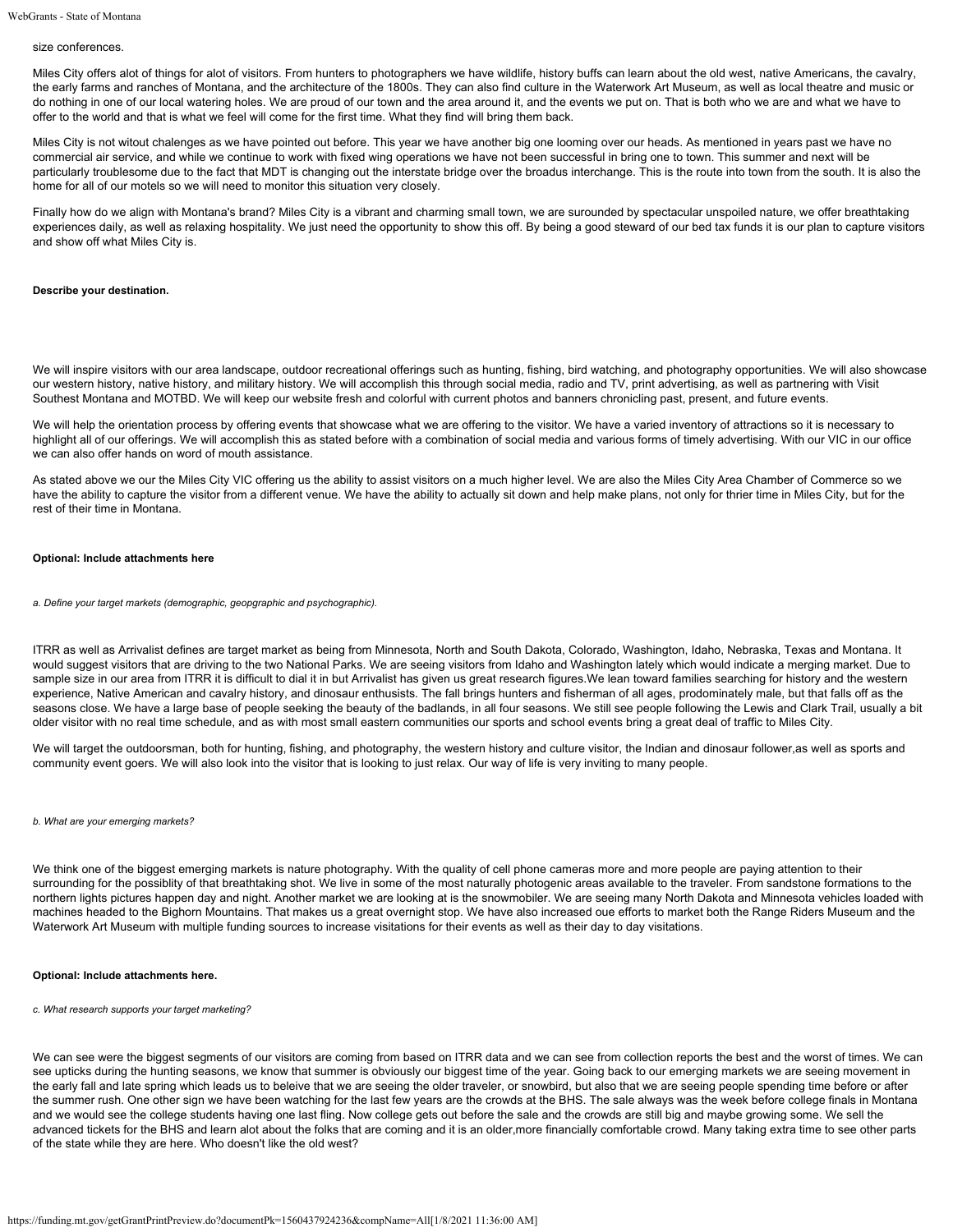Our goals are to bring more visitors and promote longer stays. It is also a goal to cultivate repeat visitors. We want to increase our average stay to 1 from .8. We will encourage event sponsors to plan in advance so we can have a schedule of events far enough out so that people can plan ahead for return visits. We will work much closer with Visit Southeast Montana to promote Miles City as well as the rest of the region for day trips. We will promote the Range Riders Museum as well as the Waterw orks Art Museum with a combination of available funds. We will get involved with joint ventures as affordable along with actively participating in the new initiative plan. Continue to work with the Chamber and the BHS to provide an avenue for magazine articles and advertising (free of Charge) Increase our web presence as well as TV by using commercial footage as banner material with the same ad.

We will always be mindful of the State Brand as it pertains to us as a community

*a. In what types of co-ops with MTOT would you like to participate?*

We have never felt we had the funds to enter into any joint ventures but with some of the ideas coming out of the initiative plan we will try to become a player in some of the opportunities. The similarities with the communities in the 94 corridor should make it more affordable and compatable for all of us to market together holding each communities cost down.

#### **Optional: Include attachment here.**

*b. In what other types of co-ops would you like to participate? (Regions/CVBs, etc.)*

With the Initiative in its infant stages we think that rather than formulating a plan we would like to wait back, study the research that is forthcoming, and be part of developing a plan at a later date. We are fully committed to the success of the initiative and feel working with the other CVB, and Visit Southeast Montana, with the help of the MOTBD some good stuff should happen.

*c. What types of co-ops have you done in the past? Were they successful - why or why not?*

As stated before we haven't done many joint ventures in the past. Also as stated before we do plan to this fiscal year.

**Optional: Include attachments here.**

**Optional: Include attachments here.**

**Optional: Include attachment here:**

## *Marketing Segment, Method & Budget*

| <b>Marketing</b><br>Segment | <b>Marketing</b><br>Method | Describe your<br>method.                                                                                                                                                                       | Provide<br>supporting<br>research/statistics.                                                                                                    | How do you<br>plan to<br>measure<br>success?                                                                                                                                                                                      | Provide a<br>brief<br>rationale for<br>∣this method.                                                                                                                                   | <b>Estimated</b><br>budget<br>for<br>method. | <b>Marketing</b><br>Method<br><b>Evaluation</b>                                                                                                                                                       | <b>Add'l Attchmnt</b> |
|-----------------------------|----------------------------|------------------------------------------------------------------------------------------------------------------------------------------------------------------------------------------------|--------------------------------------------------------------------------------------------------------------------------------------------------|-----------------------------------------------------------------------------------------------------------------------------------------------------------------------------------------------------------------------------------|----------------------------------------------------------------------------------------------------------------------------------------------------------------------------------------|----------------------------------------------|-------------------------------------------------------------------------------------------------------------------------------------------------------------------------------------------------------|-----------------------|
| Consumer                    | <b>Printed Material</b>    | <b>Miles City CVB</b><br>plans to print a<br>promotional<br>brochure for Miles<br>City. We will craft<br>the brochure to<br>inform our target<br>markets as<br>described by<br><b>ITRR</b> and | We will utilize<br>beginning inventory of<br>the piece versus the<br>ending inventory to<br>judge the receiption of<br>the piece to monitor it's | We plan to<br>measure the<br>success based<br>on of printed<br>materials being<br>designed,<br>created and<br>produced on<br>time and on<br>budget. We will<br>also use the<br>metric on<br>production<br>counts,<br>distribution | We will produce<br>a value piece to<br>describe things<br>to do and see<br>In Miles City.<br>We will be<br>careful to keep<br>it fresh and to<br>make sure it is<br>Ipertainent to all | \$3,000.00                                   | No funds were spent<br>in FY20 as the<br>timeline to produce<br>was interrupted by the<br>negative impact of<br>COVID19 which hit in<br>early spring 2020. We<br>were unable to<br>produce the piece, |                       |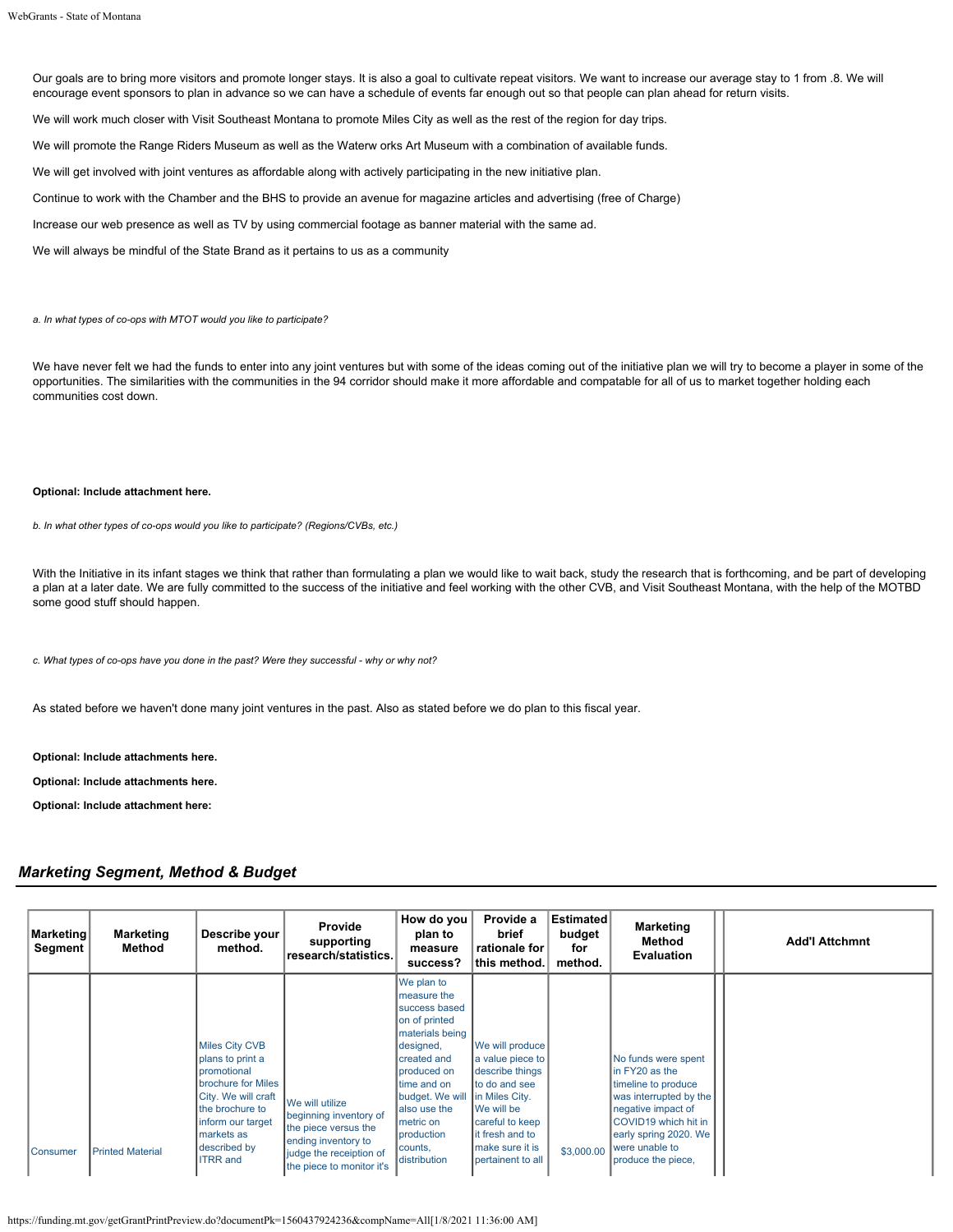|          |                                   | Arrivalist. We will<br>target growing<br>markets such as<br>nature<br>photography and<br>day travelers.                                                                                                                                                                                                                                                                                         | value.                                                                                                                                                                                                                                                                                                   | counts and<br>deem the<br>project<br>successful if<br>our objective to<br>create and<br>distribute<br>printed<br>promotional<br>materials is<br>met.                                                                                                                                                                                                                                                                                                                                  | our market<br>segments. We<br>will base its<br>content on<br>available<br>research.                                                                                                                                                                                                                                                                                                                                                                                                                                                                          |            | however, we will<br>continue the project in<br>FY21 and have<br>budgeted for this<br>method.                                                                                                                                                                                                                                                                                                                                                                                                                                                                                                                                                                                                                                                                                                                                                                                                                                                                                                                                                                                                                                                                                                                                                                                                                                                                                                                                                                                                                                                                                                                                                       |                            |
|----------|-----------------------------------|-------------------------------------------------------------------------------------------------------------------------------------------------------------------------------------------------------------------------------------------------------------------------------------------------------------------------------------------------------------------------------------------------|----------------------------------------------------------------------------------------------------------------------------------------------------------------------------------------------------------------------------------------------------------------------------------------------------------|---------------------------------------------------------------------------------------------------------------------------------------------------------------------------------------------------------------------------------------------------------------------------------------------------------------------------------------------------------------------------------------------------------------------------------------------------------------------------------------|--------------------------------------------------------------------------------------------------------------------------------------------------------------------------------------------------------------------------------------------------------------------------------------------------------------------------------------------------------------------------------------------------------------------------------------------------------------------------------------------------------------------------------------------------------------|------------|----------------------------------------------------------------------------------------------------------------------------------------------------------------------------------------------------------------------------------------------------------------------------------------------------------------------------------------------------------------------------------------------------------------------------------------------------------------------------------------------------------------------------------------------------------------------------------------------------------------------------------------------------------------------------------------------------------------------------------------------------------------------------------------------------------------------------------------------------------------------------------------------------------------------------------------------------------------------------------------------------------------------------------------------------------------------------------------------------------------------------------------------------------------------------------------------------------------------------------------------------------------------------------------------------------------------------------------------------------------------------------------------------------------------------------------------------------------------------------------------------------------------------------------------------------------------------------------------------------------------------------------------------|----------------------------|
| Consumer | Radio & Television<br>Advertising | We will use<br>research made<br>available from all<br>avenues<br>especially ITRR<br>and Arrivalist. We<br>will utilize this to<br>reach our most<br>important target<br>audiences. We<br>will also study<br>demographics and<br>geographical<br>reach so as to<br>place our ads in<br>the best areas to<br>secure the visitors<br>we are trying to<br>reach. We will use<br>cost as a criteria. | Miles City CVB uses<br>coverage maps,<br>formats, cost, and<br>demographics to justify<br>placements for both<br>Radio and TV. We will<br>tag all ads with an<br>address to afford the<br>availabilty of analitic<br>results as well as on<br>site event monitoring for<br>results of success or<br>not. | We plan to<br>measure<br>success of<br>radio and<br>television<br>promotion by<br>analyzing the<br>audience reach<br>of the stations<br>and radio<br>programs used<br>If we are able<br>to expand our<br>messaging<br>using this<br>method so that<br>a larger<br>audience that is<br>provided by<br>radio/tv is<br>reached than<br>we will consider<br>this a success.<br>We will provide<br>audience reach<br>for each radio<br>station or<br>program as a<br>measurable<br>metric. | The Miles City<br><b>CVB</b> would like<br>to use<br>\$2,000.00 for<br>radio<br>advertising and<br>\$4,000.00 for<br>TV advertising.<br>Please see<br>attachment<br>about radio<br>advertising. As<br>far as TV, we<br>have found for<br>our money the<br>best placement<br>is with KULR in<br>Billings. All our<br>placements,<br>both radio and<br>TV will be 30<br>seconds in<br>length utilizing<br>the best<br>affordable run<br>times. Radio<br>will always be<br>run 6 am until 7<br>pm. TV will be<br>best placment<br>for the targeted<br>audience. | \$6,000.00 | This method was<br>successful as we met<br>our objective to reach<br>a greater audience<br>through radio and<br>television broadcast<br>than we could have<br>with other mediums.<br>The combined<br>monthly audience is<br>75,000 area listeners.<br>We scheduled and<br>ran: 30 promotional<br>spots (6am-7pm) on<br>local and regional<br>broadcast stations in<br>Glasgow, Sidney,<br>Billings, as well as<br>Spearfish, SD. and<br>occasionally<br>Dickinson, ND. These<br>stations give us<br>audience reach from<br>Rapid City SD. and<br>Bismarck ND. to the<br>east to Douglas WY.<br>To the south and<br>Columbus MT. to the<br>west and the<br>Canadian border to<br>the north/ This is an<br>audience within a 300<br>mile radius than<br>includes four states<br>(Montana, North<br>Dakota, South Dakota<br>and Wyoming). The<br>messaging promoted<br>events and the area<br>up until late February<br>when COVID19<br>restrictions impacted<br>travel and our<br>strategy. COVID19<br>eliminated our biggest<br>annual event, the<br><b>Miles City Bucking</b><br>Horse Sale and<br>Rodeo and therefore<br>we did not use<br>method from March-<br>June 2020.<br>Television ads ran on<br>local ABC/FOX<br>affiliates KULR-TV<br>(Billings, MT), and<br><b>ABC/Fox Montana</b><br>(Missoula, Great<br>Falls, Helena, Butte-<br>Bozeman). Exact<br>viewer audience<br>count not available<br>but on file with<br><b>Cowles Montana</b><br>Media.<br>In addition, this<br>method is a<br>successful tool to<br>match funds invested<br>by the TBID and to<br>compliment other<br>methods such as print<br>advertising.<br>Ad copy and | RationaleRadioTVMethod.pdf |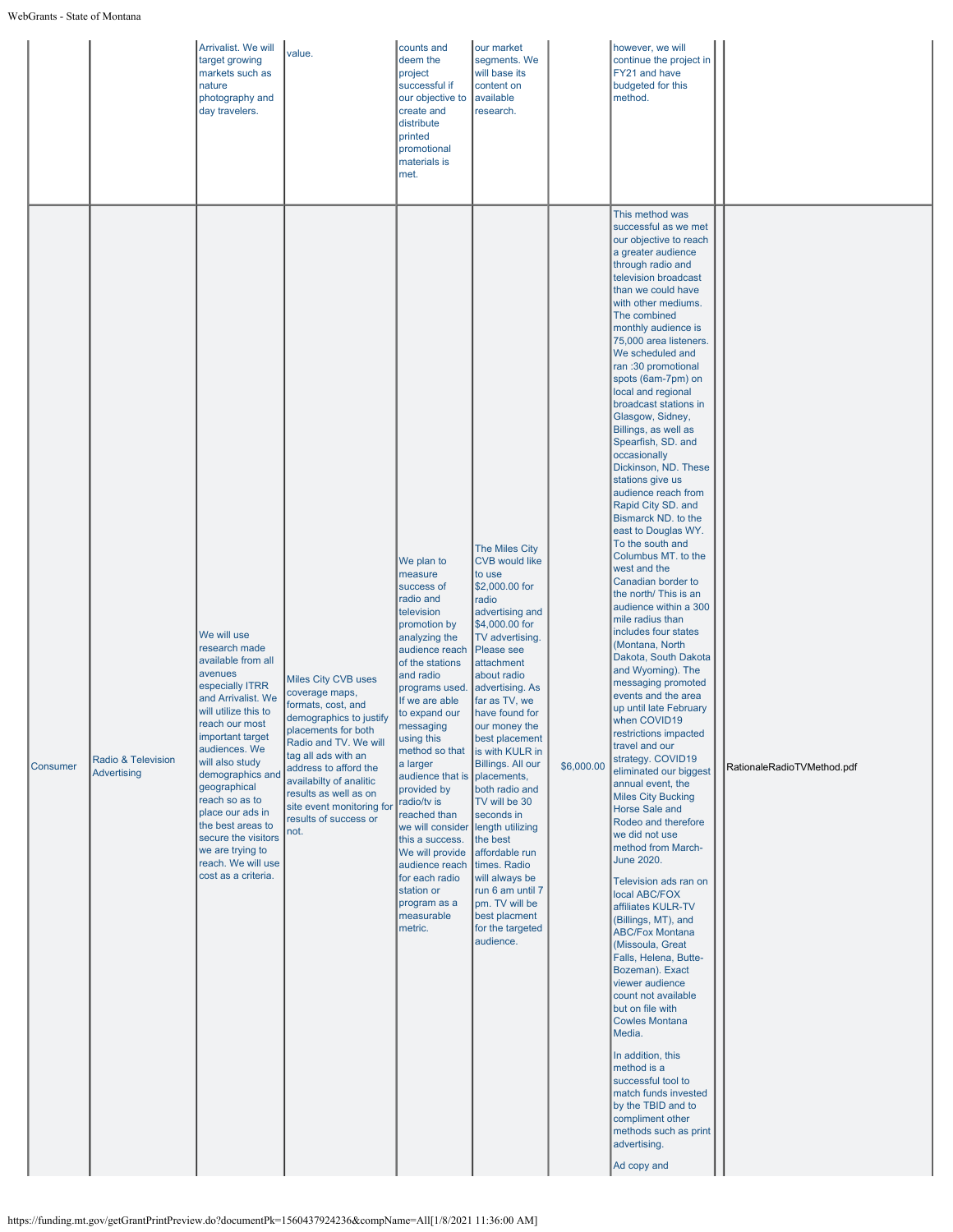|                 |                                                |                                                                                                                                                                                                                                                                                                                                                                          |                                                                                                                                                                                                                                                                                                                                                                                                                              |                                                                                                                                                                                                                                                                                                                                                                                                                                                                                                         |                                                                                                                                                                                                                                                                                                                                                                                                                                                                                                                                                                        |            | affadavits of<br>broadcast are on file<br>with the organization.<br>We will continue to<br>use this method to<br>expand our audience<br>reach to a 300 mile<br>radius in the future.                                                                                                                                                                                                                                                                                                                                                                                                                                                                                                                                                                                                                                                                              |                                              |
|-----------------|------------------------------------------------|--------------------------------------------------------------------------------------------------------------------------------------------------------------------------------------------------------------------------------------------------------------------------------------------------------------------------------------------------------------------------|------------------------------------------------------------------------------------------------------------------------------------------------------------------------------------------------------------------------------------------------------------------------------------------------------------------------------------------------------------------------------------------------------------------------------|---------------------------------------------------------------------------------------------------------------------------------------------------------------------------------------------------------------------------------------------------------------------------------------------------------------------------------------------------------------------------------------------------------------------------------------------------------------------------------------------------------|------------------------------------------------------------------------------------------------------------------------------------------------------------------------------------------------------------------------------------------------------------------------------------------------------------------------------------------------------------------------------------------------------------------------------------------------------------------------------------------------------------------------------------------------------------------------|------------|-------------------------------------------------------------------------------------------------------------------------------------------------------------------------------------------------------------------------------------------------------------------------------------------------------------------------------------------------------------------------------------------------------------------------------------------------------------------------------------------------------------------------------------------------------------------------------------------------------------------------------------------------------------------------------------------------------------------------------------------------------------------------------------------------------------------------------------------------------------------|----------------------------------------------|
| Consumer        | <b>Print Advertising</b>                       | We wil place ads<br>in the most<br>effective places<br>based on<br>demographics<br>utilizing the<br>locations we are<br>attracting the most<br>visitors based on<br>research from<br>places like ITRR<br>and Arrivalist. We<br>will ad website<br>addresses and<br>phone numbers<br>as a more timely<br>approach to<br>research also.                                    | Our placements will be<br>directed toward were<br>we see as the most<br>visitations based on as<br>many avenues as<br>possible such as ITRR<br>and Arrivalist. We will<br>monitor success based<br>on event attendance<br>and inquiries received<br>at our office. We will<br>monitor success based<br>on those numbers as<br>well as how it is<br>performing in our quest<br>to increase overnight<br>stays ffrom .08 to 1. | We plan to<br>measure<br>success of prin<br>advertising<br>based on the<br>distribution of<br>publications<br>that include the<br><b>CVB</b> print<br>advertisements<br>We will report<br>publication<br>distribution<br>counts and<br>provide copies<br>of print<br>advertisements<br>We will<br>consider the<br>method<br>successful if we<br>meet our<br>objective to<br>distribute<br>printed<br>advertisements<br>that increase<br>awareness of<br>specific<br>promotions and<br>the CVB<br>brand. | <b>Miles City</b><br>sponsors many<br>events with a<br>varied<br>demographic<br>so placements<br>of print ads is a<br>challenge. We<br>have many<br>western events,<br>but we also<br>have art shows,<br>sporting events,<br>bluegrass<br>festivals,<br>classic cars<br>shows, a four<br>day fair, new<br>walking trails,<br>and we will<br>target new<br>markets as they<br>are identified<br>such as nature<br>photography.<br>Print ads are a<br>great way to<br>get in front of<br>the right people<br>for the each<br>event as well<br>as general<br>advertising. | \$5,000.00 | We consider this<br>method successful as<br>we were able to place<br>print advertising in<br>desired publications<br>thus meeting our<br>objectives. We placed<br>advertisements in<br>these publications:<br>Southeast Montana<br>Travel Guide -<br>150,000 print copies;<br>see ad copy attached<br>in Miscellaneous<br>section<br><b>Miles City Event</b><br>Guide, 6 part<br>publication - 2,500<br>print copies per<br>publication; see ad<br>copy attached, same<br>ad was used in the<br><b>SEMT</b> travel guide<br>We plan to continue<br>using the print<br>advertising method in<br>the future to increase<br>awareness of specific<br>promotions and the<br>CVB brand.                                                                                                                                                                                | PrintAdvertisingSEMTtravelguideMilesCity.pdf |
| <b>Consumer</b> | <b>Website/Internet</b><br>Development/Updates | The Miles City<br>CVB has plans to<br>expand our<br>website to make<br>event attendance<br>planning more<br>user friendly. The<br><b>Miles City</b><br><b>Chamber office</b><br>serves as a<br>clearing house for<br>tickets to almost<br>all events. It is our<br>hope that we can<br>develope a way to<br>track locations of<br>the attendees as<br>well as get a feel | We have great analytics analyzing<br>at our disposal to see<br>the effectiveness of our<br>site. Our plans to<br>measure success is<br>based on the same<br>structure we utilize as<br>research. These<br>numbers give us great<br>direction as well as a<br>great measure of<br>success. We want to<br>see increases in all of<br>for pre-attendance our measureables or to                                                 | We plan to<br>measure<br>success by<br>tracking and<br>website<br>analytics and<br>comparing to<br>previous years<br>or specific<br>campaigns. We<br>will consider<br>the method<br>successful if we<br>continue to<br>maintain or<br>grow<br>engagement as                                                                                                                                                                                                                                             | We have found<br>that all the<br>research says<br>"Fresh is Best"<br>so that is our<br>direction. Our<br>current<br>analytics (April<br>24, 2018 - April<br>29, 2019) show<br>Average visitor<br>per day is 287<br>or 104,755 per<br>year. Visitors<br>are averaging<br>3.17 minutes<br>staying on the<br>site. Visitors go<br>to an average<br>of 6.27 pages<br>per visit.                                                                                                                                                                                            | \$4,000.00 | This method was<br>successful. Although<br>not all funds were<br>completely spent in<br>FY20 due to<br>reallocating budget to<br>methods that needed<br>more due to COVID19<br>and our change in<br>strategy to invest<br>more in print and<br>radio/tv. Because we<br>have a solid website<br>presence built over<br>the past few years we<br>were able to rely on<br>the existing site and<br>perform routine<br>maintenance and<br>updates. Compared to<br>prior years visitors per<br>day to the site is up<br>by 56, average length<br>on page is up 5%<br>(was trending to be up<br>by 10% until<br>COVID19 changes),<br>our search engine<br>visitor is up by 11%,<br>facebook followers is<br>up by 5%. Website<br>analytics report that<br>we get 77% of our<br>traffic from mobile<br>devices and 23% from<br>desktops. To date<br>analytics show daily |                                              |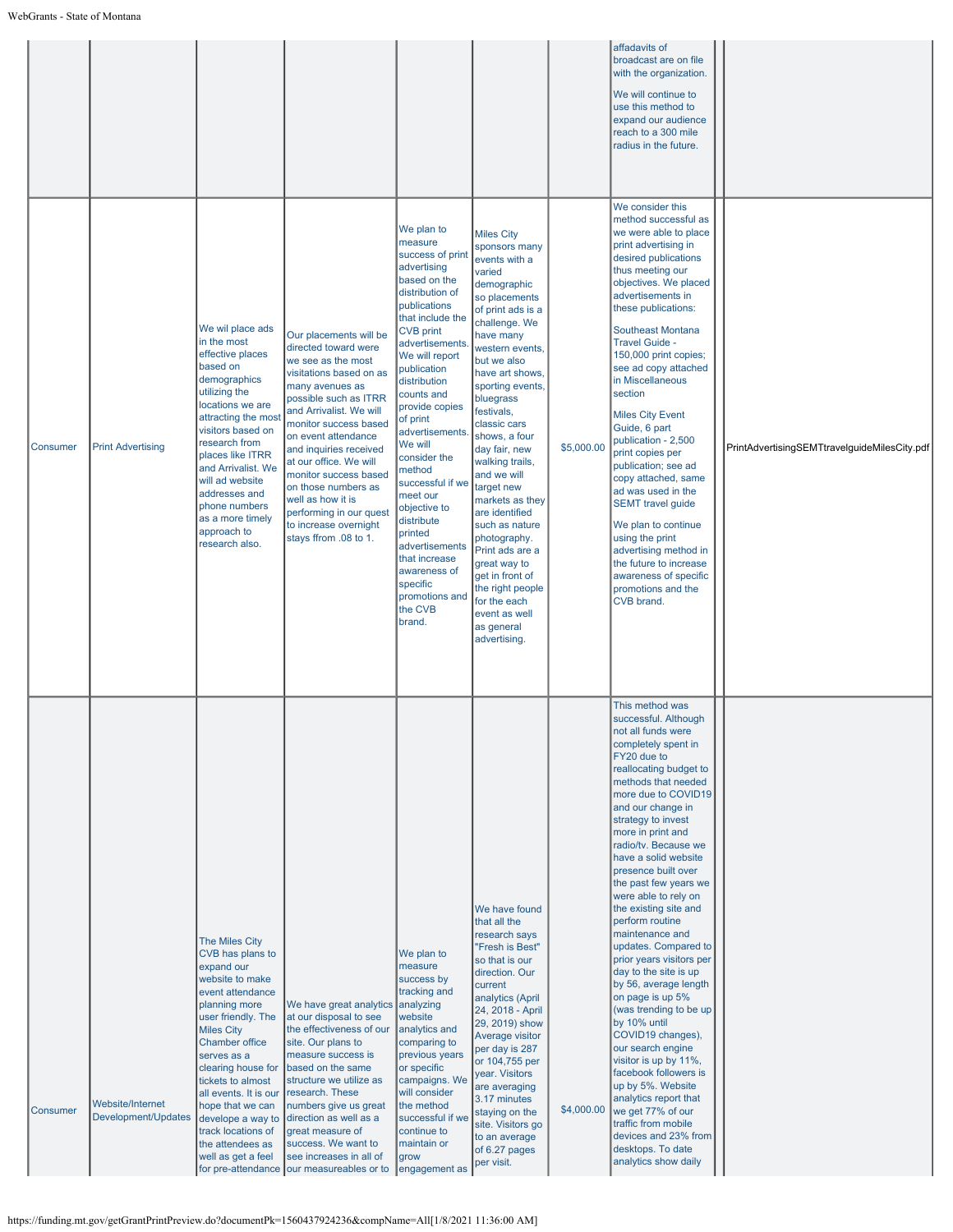$\overline{a}$ 

|                             |                                              | numbers. Also by<br>being event<br>specific we can<br>also push lodging<br>bookings<br>inceasing<br>overnight stays.                                                                                                                                                                                                                                                                                                       | be able to identify were<br>we need to change.                                                                                                                                                                                                                            | demonstrated<br>by likes,<br>followers,<br>shares,<br>downloads,<br>etc.                                                                                                                                                                                                                                                                                                                                     | Search engine<br>referals<br>account for<br>44% of our<br>visitors,<br>facebook<br>another 38%<br>and the final<br>18% from<br>othersources.                                      |            | visitors at 304 or<br>110,960 annually, Ave<br>visit time is 3.2<br>minutes with 4.14<br>pages per visit.<br>Search engine<br>generation has<br>changed a bit with<br>51% from there,<br>facebook 36% and<br>misc. 13%. 65% are<br>from mobile devices<br>and 35% from<br>desktop. This change<br>is probably due to<br>people being at home<br>rather than traveling<br>this year.<br>milescitychamber.com<br>We plan to continue<br>using the method to<br>have an engaging<br>web presence.                                                                           |  |
|-----------------------------|----------------------------------------------|----------------------------------------------------------------------------------------------------------------------------------------------------------------------------------------------------------------------------------------------------------------------------------------------------------------------------------------------------------------------------------------------------------------------------|---------------------------------------------------------------------------------------------------------------------------------------------------------------------------------------------------------------------------------------------------------------------------|--------------------------------------------------------------------------------------------------------------------------------------------------------------------------------------------------------------------------------------------------------------------------------------------------------------------------------------------------------------------------------------------------------------|-----------------------------------------------------------------------------------------------------------------------------------------------------------------------------------|------------|--------------------------------------------------------------------------------------------------------------------------------------------------------------------------------------------------------------------------------------------------------------------------------------------------------------------------------------------------------------------------------------------------------------------------------------------------------------------------------------------------------------------------------------------------------------------------|--|
| <b>Marketing</b><br>Support | <b>Administration</b>                        | The Miles City<br><b>CVB</b> uses its<br>admin. budget for<br>rent and office<br>supplies as<br>needed to do the<br>operations of the<br>Miles City CVB as<br>well as house the<br>local VIC for Miles<br>City and other<br>cities, regions, the<br>State of Montana,<br>and surrounding<br>states.This is a<br>year round facility<br>offering both<br>information and a<br>one on one<br>experience for our<br>visitors. | We have a defined goal<br>based on much<br>research and using our<br>admin. dollars to the<br>best of our abilities<br>while staying within our<br>20% of total budget and<br>in accordance to rules<br>and regs is our goal.                                             | Administration<br>expenses are<br>necessary to<br>ensure the<br>continued<br>operation of the<br>CVB. We will<br>measure our<br>success based<br>on adhering to<br>the 20%<br>maximum<br>threshold as<br>per the Rules<br>and<br><b>Regulations</b><br>governing bed<br>tax funds.                                                                                                                           | We utilize these<br>funds in<br>accordance<br>with the rules<br>and regs. being<br>mindful to not<br>exceed 20% of<br>the total<br>budget.                                        | \$5,490.00 | We consider this<br>method successful.<br>We budget for<br><b>Administration to</b><br>cover costs<br>associated with the<br>operation of the CVB.<br>We stayed within<br>budget. The challenge<br>was that we had<br>expenses that we<br>would not have had in<br>a normal year that<br>were contributed to<br>COVID19. We<br>accomplished our<br>goals within the 20%<br>even with the added<br>budget burden.<br>We will continue to<br>use this method in the<br>future.                                                                                             |  |
| <b>Marketing</b><br>Support | <b>TAC/Governor's</b><br>Conference meetings | We will use the<br>budgeted funds to<br>attend TAC and<br><b>Governors</b><br>Conference<br>meetings. We will<br>only request<br>reimbursements<br>for legal expenses<br>as writen in the<br>rules and regs.                                                                                                                                                                                                               | The information<br>gathered at these<br>meetings is vetted by<br>TAC and MOTBD for its<br>value to us and our<br>opperation. It is proven<br>to be more efficient to<br>gather as group to<br>network and receive<br>updates on state<br>activity and industry<br>issues. | We plan to<br>measure<br><b>success</b><br>throough the<br>attendance of<br>the executive<br>director at all<br>quarterly TAC<br>meetings, both<br>virtual and in<br>person as well<br>as the annual<br>Governor's<br>Conference on<br><b>Tourism and</b><br>Recreation. We Governors<br>will be<br>successful if<br>the executive<br>director attends<br>all meetings<br>and stays<br>within the<br>budget. | <b>Thge Miles City</b><br><b>CVB</b> uses bed<br>tax funds to<br>offset<br>travel expenses<br>encured<br>attending TAC<br>meetings as<br>well as the<br>Conference on<br>Tourism. | \$2,500.00 | We were successful<br>in meeting the<br>objectives. The<br>executive director<br>attended three of the<br>four required TAC<br>meetings, the<br>assisrant CVB<br>director attended in<br>place when the ED<br>was unavailable due<br>to medical<br>reasons. The<br>Governor's<br>Conference was<br>cancelled due to<br>COVID19, but the<br>executive director<br>would have attended<br>if held. We stayed<br>within allowed budget.<br>We will continue to<br>use this method in the<br>future and attend all<br>required meetings<br>and the Governor's<br>Conference. |  |
|                             |                                              |                                                                                                                                                                                                                                                                                                                                                                                                                            |                                                                                                                                                                                                                                                                           | Because the<br>specific details<br>of the Joint<br>Ventures are<br>not known                                                                                                                                                                                                                                                                                                                                 |                                                                                                                                                                                   |            | No funds were spent<br>in FY20. As with our<br>strategy for other                                                                                                                                                                                                                                                                                                                                                                                                                                                                                                        |  |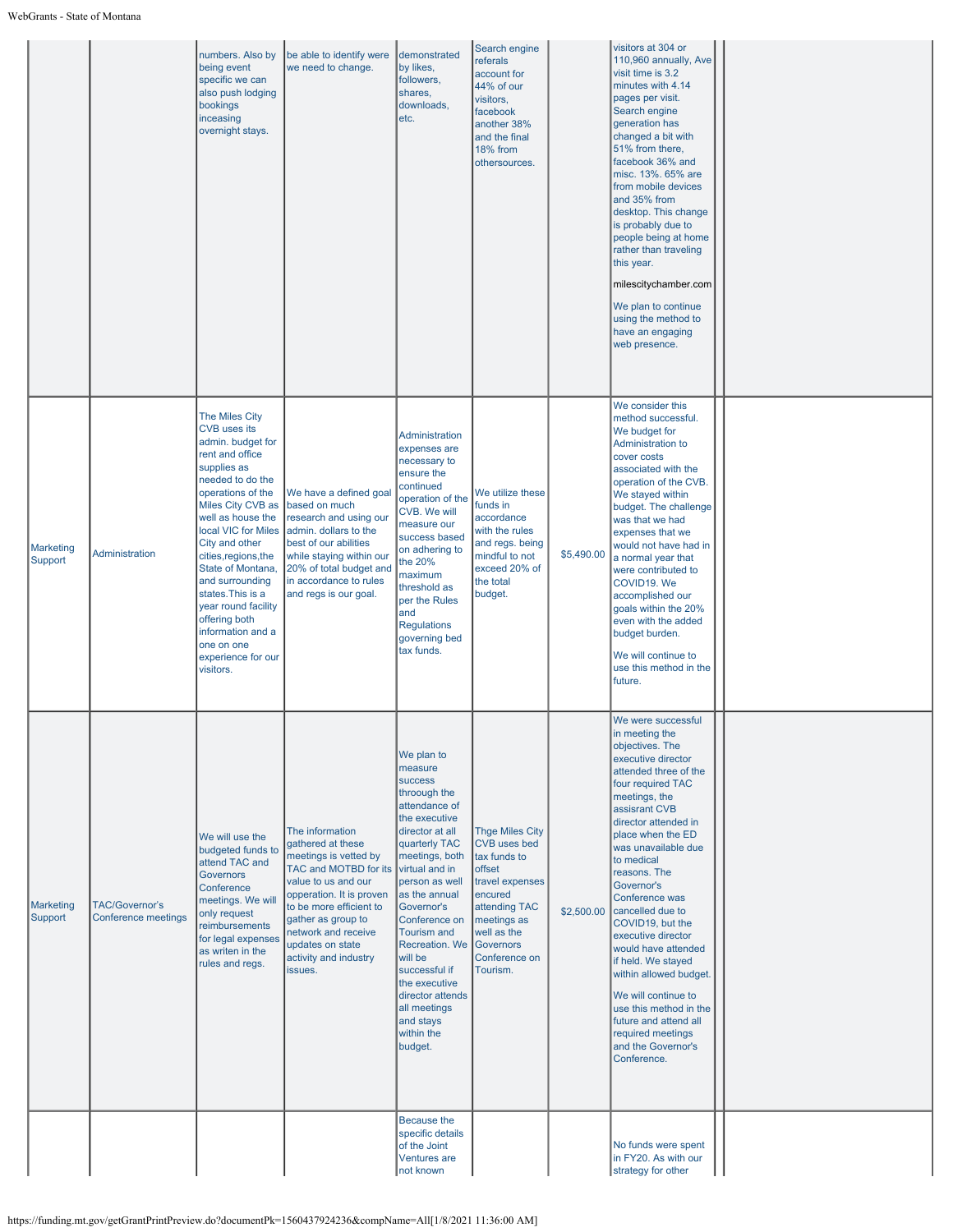| Marketing<br>Support        | <b>Joint Ventures</b>    | We are excitingly<br>awaiting this plan<br>to roll out and plan<br>to play a very<br>active roll in its<br>success. | We will make sure that<br>anything we enter into<br>has been fully<br>researched. | during planning<br>stages, we<br>must decide on<br>measurement<br>once the Joint<br>Venture is<br>identified and<br>then use the<br>appropriate<br>metrics and<br>evaluation<br>standards such<br>as participation,<br>earned media,<br>distribution, etc.                                                                                                   | The Miles City<br>CVB is going to<br>allocate funds<br>to actively<br>participate in<br>the Eastern<br>Montana<br>Initiative.                | \$7,000.00 | methods, it was<br>interupted by<br>COVID19 and spring<br>projects were<br>cancelled or<br>postponed. We will<br>continue to use the<br>method in the future<br>and take advantage of<br><b>Joint Venture</b><br>opportunities as soon<br>as they present<br>themselves.                                                                                                                                                                                                                                                                                                                                                                                                                                                                                                                                                                                                                                                                                                                                                                                                                                                                                                                                                                                                                                                                                                                                                                                                                                                                                                                                                                                                                              |                          |
|-----------------------------|--------------------------|---------------------------------------------------------------------------------------------------------------------|-----------------------------------------------------------------------------------|--------------------------------------------------------------------------------------------------------------------------------------------------------------------------------------------------------------------------------------------------------------------------------------------------------------------------------------------------------------|----------------------------------------------------------------------------------------------------------------------------------------------|------------|-------------------------------------------------------------------------------------------------------------------------------------------------------------------------------------------------------------------------------------------------------------------------------------------------------------------------------------------------------------------------------------------------------------------------------------------------------------------------------------------------------------------------------------------------------------------------------------------------------------------------------------------------------------------------------------------------------------------------------------------------------------------------------------------------------------------------------------------------------------------------------------------------------------------------------------------------------------------------------------------------------------------------------------------------------------------------------------------------------------------------------------------------------------------------------------------------------------------------------------------------------------------------------------------------------------------------------------------------------------------------------------------------------------------------------------------------------------------------------------------------------------------------------------------------------------------------------------------------------------------------------------------------------------------------------------------------------|--------------------------|
| <b>Marketing</b><br>Support | Cooperative<br>Marketing | We want to have<br>a line item with<br>the new initiative<br>coming so as to<br>be able to<br>participate.          | We will make sure that<br>anything we enter into<br>has been<br>fully researched. | While no<br>specific<br>cooperative<br>marketing<br>projects are in<br>place when the<br>plan is<br>developed, our<br>overall strategy<br>includes using<br>cooperative<br>marketing as<br>opportunities<br>arise. We will<br>measure the<br>success using<br>appropriate and<br>relevant metrics<br>based on the<br>cooperative<br>marketing<br>project(s). | This is a<br>placeholder in<br>case a project<br>would come up<br>that would<br>benefit the<br>Miles City CVB<br>and one of our<br>partners. | \$1,000.00 | We participated in<br>one cooperative<br>marketing<br>project/fam/press<br>trip/media relations<br>with Southeast<br>Montana to host a<br>dinner for nine<br>influencers attending<br>the TBEX conference<br>in Billings fall of 2019.<br>Only \$300 was spent<br>on the hosting project.<br>It was our intention to<br>show off our western<br>heritage. One of the<br>events was a roping<br>exhibition. In addition<br>to earned media, all of<br>the influencers that<br>came to Miles City<br>spontaneously<br>participated in the calf<br>roping exhibition. We<br>partnered with SEMT.<br>when they brought the<br><b>TBEX</b> influencers to<br>Miles City and we<br>shared the summary<br>as an attachment. As<br>it shows total<br>mentions are 88,<br>reach total is 9.6M<br>and total publicity<br>value was \$21.5K.<br>We more than met<br>our objective when<br>the influencers all<br>started roping and<br>taking photos of each<br>other. They loved the<br>'wild west". From their<br>arrival in town at noon<br>they warmed up to<br>our Western<br>hospitality. We guided<br>them to local<br>speciality experiences<br>at the Range Riders<br>museum, the historic<br>Montana Bar, the<br>Tongue River winery,<br>and ended the day<br>with dinner at a locally<br>owned steak house<br>that serves local beef<br>and other menu<br>items. We have<br>requested a list of<br>influencers and their<br>countries along with<br>links to online stories<br>but haven't receiced<br>the to date. When we<br>do we will keep them<br>on file along with a<br>copy of the intinerary.<br>This was hugely<br>successful and we<br>would definately do<br>this type of thing<br>again. | FY20 TBEX Reportings.pdf |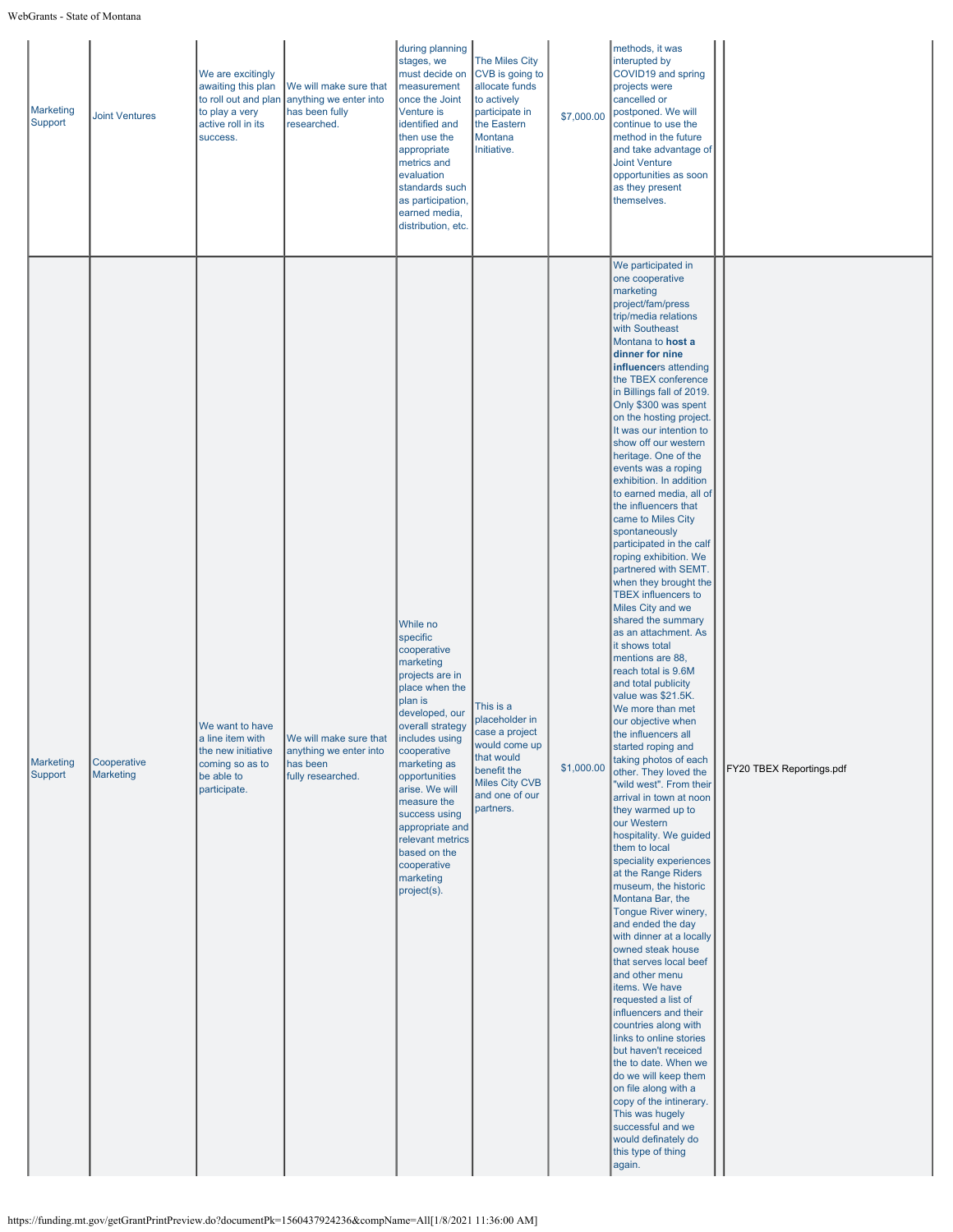|                             |                              |                                                                                                                                                                                                                                                                     |                                                                  |                                                                                                                                                                                                                                                                                                                                                                                                                                                                                                                                                                                              |                                                                                                                                                                                                                                                                                                                                                                                            |                           | This method proved<br>successful and we will<br>continue to include<br>cooperative marketing<br>in future plans and<br>budget.                                                                                                                                                                                                                                                                                                                                                                                                                           |                                |
|-----------------------------|------------------------------|---------------------------------------------------------------------------------------------------------------------------------------------------------------------------------------------------------------------------------------------------------------------|------------------------------------------------------------------|----------------------------------------------------------------------------------------------------------------------------------------------------------------------------------------------------------------------------------------------------------------------------------------------------------------------------------------------------------------------------------------------------------------------------------------------------------------------------------------------------------------------------------------------------------------------------------------------|--------------------------------------------------------------------------------------------------------------------------------------------------------------------------------------------------------------------------------------------------------------------------------------------------------------------------------------------------------------------------------------------|---------------------------|----------------------------------------------------------------------------------------------------------------------------------------------------------------------------------------------------------------------------------------------------------------------------------------------------------------------------------------------------------------------------------------------------------------------------------------------------------------------------------------------------------------------------------------------------------|--------------------------------|
| <b>Marketing</b><br>Support | <b>Opportunity Marketing</b> | We have used this<br>category in years<br>past when we<br>have presented a<br>plan that wasn't in<br>the works at<br>marketing plan<br>time. This year<br>with the Initiative<br>in the works this<br>may prove to be<br>the most<br>important<br>category we have. | The research will<br>depend on the specifics<br>of each project. | <b>Because</b><br>opportunities<br>are not known<br>in advance, but<br>are valuable to<br>take advantage<br>of if they<br>present<br>themselves we<br>plan to include<br>Opportunity<br><b>Marketing as</b><br>part of the<br>overall strategy<br>to leverage<br>opportunities<br>and measure<br>the success<br>based on<br>relevant metrics with approval,<br>such as<br>engagement,<br>attendance,<br>response rates.<br>etc. Once an<br>opportunity is<br>identified we<br>will plan for<br>measurement<br>and evaluation<br>of success and<br>include that in<br>the final<br>reporting. | The Miles City<br><b>CVB</b> uses this<br>as placeholder<br>for use in the<br>event that<br>something that<br>will enhance<br>our plan would<br>come up during<br>the fiscal year.<br>We appreciate<br>the ability to<br>add projects,<br>or aid an<br>existing line<br>item, again with<br>approval, if it<br>proves to have<br>great value and<br>falls in line with<br>the state brand. | \$3,456.00<br>\$37,446.00 | An opportunity<br>presented itself to<br>particpate in a<br>publication and we<br>had already spent<br>allocated print<br>advertising funds, so<br>we were able to use<br>the Opportunity<br>Marketing method.<br>We spent \$1,500 in<br>FY20 for promotional<br>print ads in two<br>publications of the<br><b>Distinctly Montana</b><br>magazine. Each issue<br>has a distribution of<br>20,000 copies,<br>readership of<br>approximately<br>140,000 per issue.<br>We were successful<br>with this method and<br>will continue to use in<br>the future. | OpportunityMarketingAdCopy.pdf |
|                             |                              |                                                                                                                                                                                                                                                                     |                                                                  |                                                                                                                                                                                                                                                                                                                                                                                                                                                                                                                                                                                              |                                                                                                                                                                                                                                                                                                                                                                                            |                           |                                                                                                                                                                                                                                                                                                                                                                                                                                                                                                                                                          |                                |

# *Markething Method Evaluation Attachments*

| <b>Attachment 1</b>  | FY20 Miles City CVB Budget to Actual Comparison report and pie charts.pdf |
|----------------------|---------------------------------------------------------------------------|
| <b>Attachment 2</b>  | milescitychamber.com homepage.pdf                                         |
| <b>Attachment 3</b>  | PrintAdvertisingSEMTtravelguideMilesCity.pdf                              |
| <b>Attachment 4</b>  |                                                                           |
| <b>Attachment 5</b>  |                                                                           |
| <b>Attachment 6</b>  |                                                                           |
| <b>Attachment 7</b>  |                                                                           |
| <b>Attachment 8</b>  |                                                                           |
| <b>Attachment 9</b>  |                                                                           |
| <b>Attachment 10</b> |                                                                           |

## *Marketing Method Budget*

| <b>Marketing Segment</b> | <b>Marketing Method</b>              | Bed tax funded budget | Non bed tax funded budget (optional) |
|--------------------------|--------------------------------------|-----------------------|--------------------------------------|
| <b>Consumer</b>          | <b>Print Advertising</b>             | \$6,860,00            | \$0.00                               |
| <b>Consumer</b>          | <b>Printed Material</b>              | \$4,000.00            | \$0.00                               |
| <b>Consumer</b>          | Website/Internet Development/Updates | \$4,000.00            | \$0.00                               |
| <b>Consumer</b>          | Radio & Television Advertising       | \$6,000.00            | \$0.00                               |
|                          |                                      | \$20,860.00           | \$0.00                               |
| <b>Marketing Support</b> | Cooperative Marketing                | \$3,000.00            | \$0.00                               |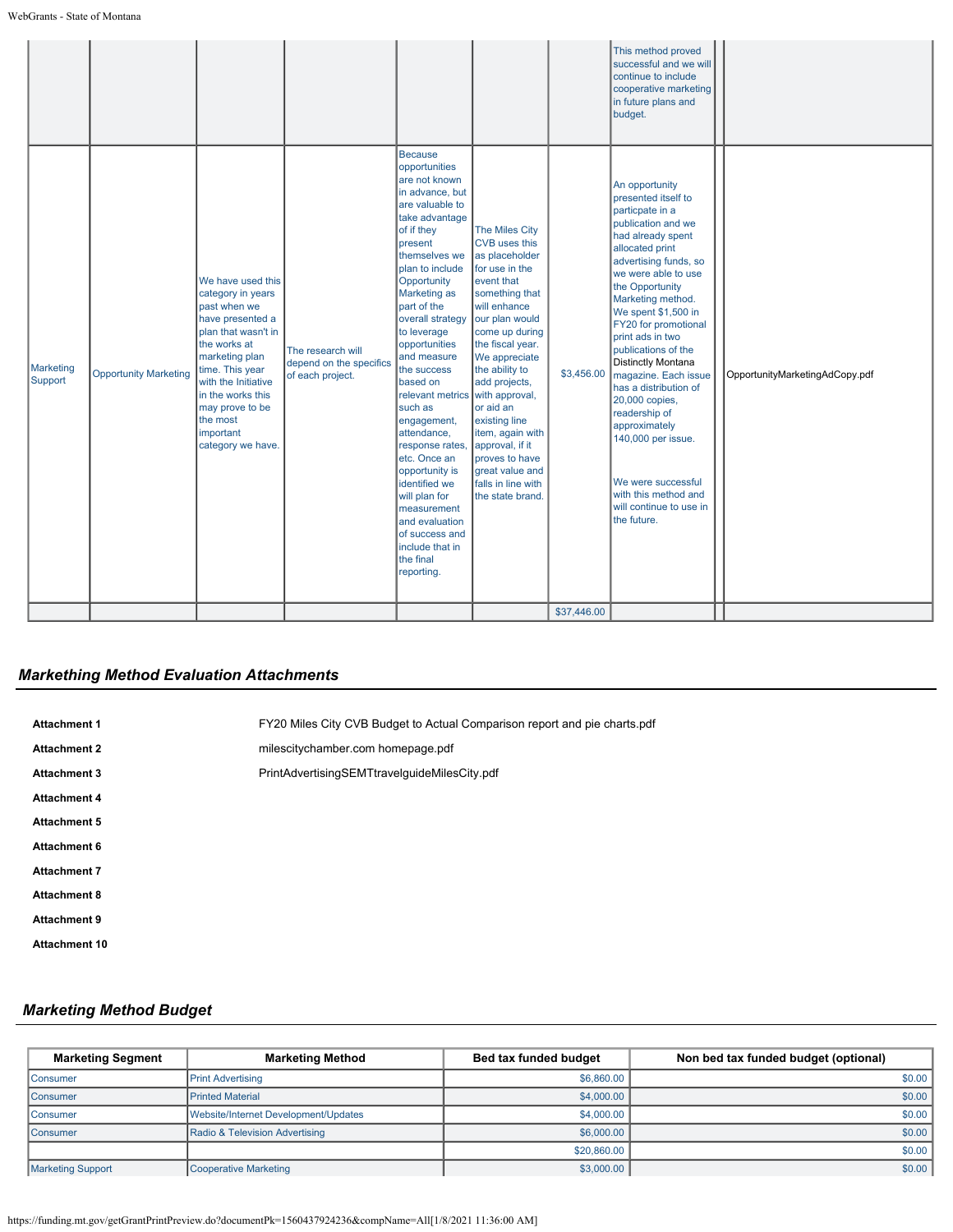| <b>Marketing Support</b> | <b>Joint Ventures</b>              | \$10,000.00 | \$0.00 |
|--------------------------|------------------------------------|-------------|--------|
| <b>Marketing Support</b> | <b>Administration</b>              | \$5,490.00  | \$0.00 |
| <b>Marketing Support</b> | Opportunity Marketing              | \$3,456.00  | \$0.00 |
| <b>Marketing Support</b> | TAC/Governor's Conference meetings | \$2,500.00  | \$0.00 |
|                          |                                    | \$24,446,00 | \$0.00 |
|                          |                                    | \$45,306.00 | \$0.00 |

## *Miscellaneous Attachments*

| <b>Description</b> | <b>File Name</b>    | <b>File Size</b> |
|--------------------|---------------------|------------------|
| pie chart fy 20    | pie chart FY20.xlsx | 16 KB            |

# *Reg/CVB Required Documents*

**Description File Name File Size** compliance forms [FY20\\_Tax\\_Mplan\\_Compliance.pdf](https://funding.mt.gov/fileDownload.jsp?filename=1556300849764_FY20_Tax_Mplan_Compliance.pdf) 271 KB